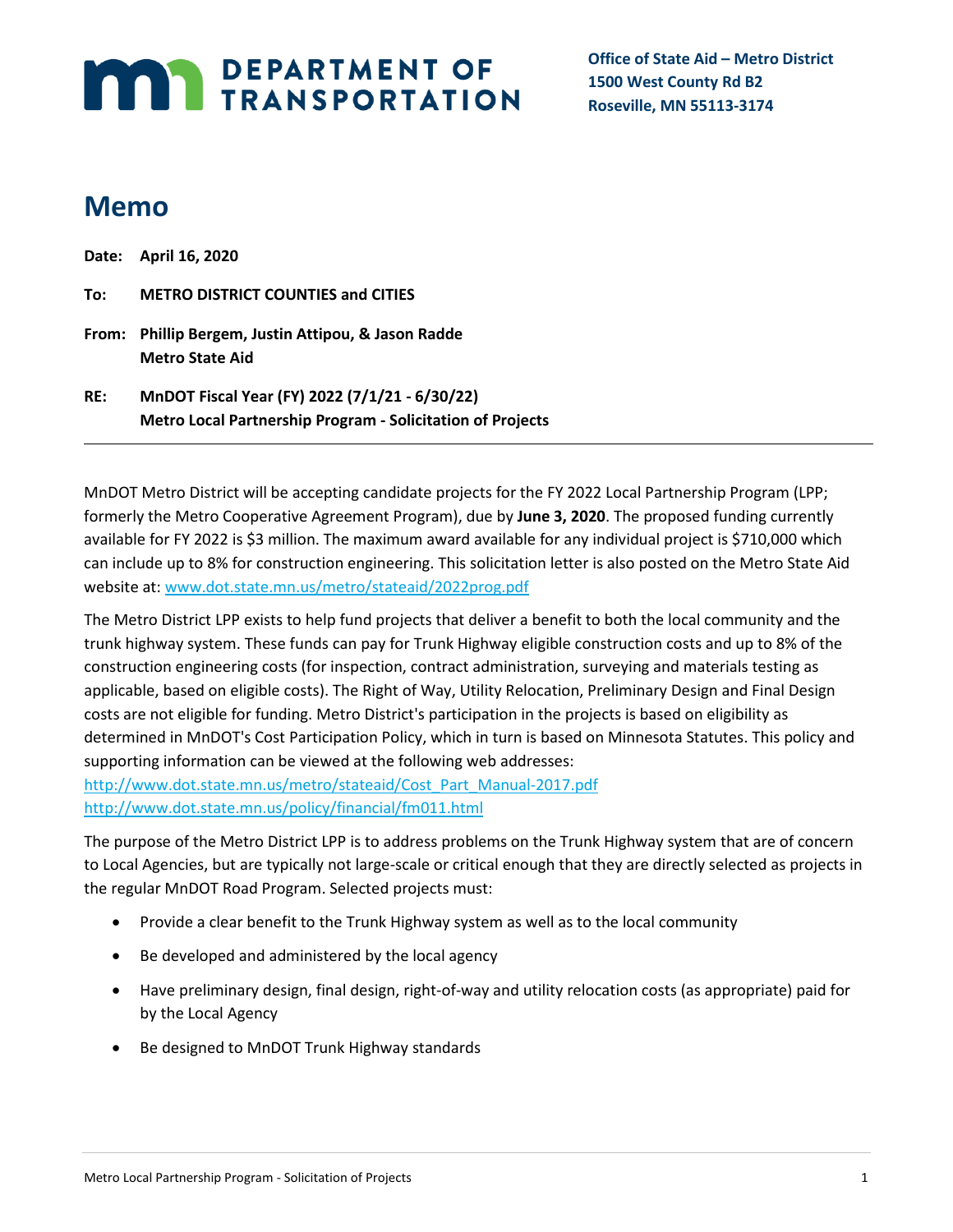Advance planning must occur to ensure that the proposed projects are developed into designs that meet the needs and requirements of all involved parties. Preliminary discussions with the appropriate MnDOT Area Manager or Engineer and the Metro LPP staff are an essential part of this planning.

The *Municipal Agreement Program – Planning and Programming Guide* (**Red Book**) provides **useful information** regarding the Local Partnership process and submittal requirements. It is posted on the Metro State Aid website, Cooperative Agreement page[: http://www.dot.state.mn.us/metro/stateaid/cooperat.html.](http://www.dot.state.mn.us/metro/stateaid/cooperat.html) That website also has a link to the *Plan Preparation, Design and Construction Guide* (**Green Book**) which provides required information needed during the design phase.

|                                                                                                  | The anticipated submittal, evaluation and selection process and schedule is:                           | Anticipated<br>Dates       |  |
|--------------------------------------------------------------------------------------------------|--------------------------------------------------------------------------------------------------------|----------------------------|--|
| $\bullet$                                                                                        | The Local Agency prepares the application submittal package. The contents of the                       |                            |  |
|                                                                                                  | application are identified later in Appendix A.                                                        | Due date: June 3, 2020     |  |
| $\bullet$                                                                                        | MnDOT Metro District Functional Areas review the application packets and provide                       |                            |  |
|                                                                                                  | comments to Cooperative Agreement Program staff                                                        | $(lune 4 - July 7)$        |  |
|                                                                                                  | LPP staff compiles comments and sends them to Local Agencies                                           | Sent out: July 13, 2020    |  |
| $\bullet$                                                                                        | Local agencies have the opportunity to draft a response to MnDOT review                                |                            |  |
|                                                                                                  | comments or to make adjustments to the submittal packets                                               | Returned by: July 29, 2020 |  |
| Review packets sent to selection committee. (Selection committee typically consists<br>$\bullet$ |                                                                                                        |                            |  |
|                                                                                                  | of three representatives from Metro State Aid Cities, a representative from a Metro                    |                            |  |
|                                                                                                  | County and Metro State Aid staff.)                                                                     |                            |  |
| $\bullet$                                                                                        | Committee meets, projects selected and announced soon afterwards                                       | Late-August, 2020          |  |
|                                                                                                  | Funds for selected projects will become available July 1, 2021. Projects must be let by June 30, 2022. |                            |  |

Attached is a list of what should be included in the proposal packet. Please submit **an electronic version of the package or a link on a website to an electronic version. Portable Document Format (.pdf) is preferred.**

**Please submit all application packages to us no later than Wednesday, June 3, 2020**. For questions regarding the Local Partnership Program, please contact Phil at 651-234-7776, Justin at 651-234-7768, or Jason at 651- 234-7772.

We look forward to working with you.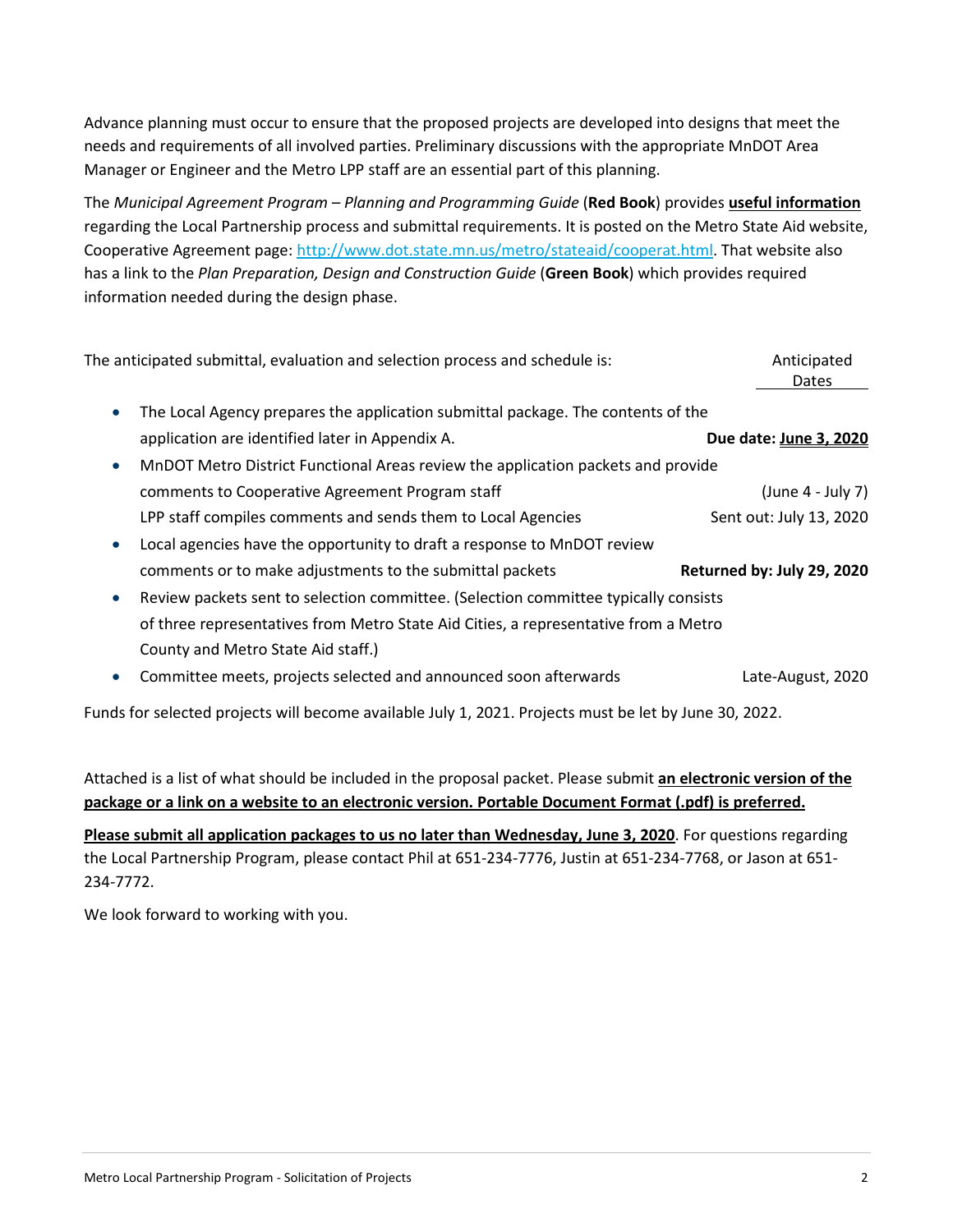

### **Appendix A**

#### Proposal Packet Requirements

#### **Criteria Used in Project Selection**

The following Criteria will be used for scoring projects and assisting in section by the selection committee. These are, from more important to less important:

- 1. Local and Regional Priorities
- 2. Mobility and Access Improvements
- 3. Safety
- 4. Infrastructure Condition
- 5. Project Readiness

The following numbered items need to be included in the submittal package. Please submit **an electronic version of the package or a link on a website to an electronic version. Portable Document Format (.pdf) is preferred.** (If the pdf is 20 MB in size or smaller it can be emailed to us. If you provide a link, confirm that we can access it through the State's firewall.)

The *Municipal Agreement Program – Planning and Programming Guide* (**Red Book**) provides **useful information** regarding the Local Partnership process and submittal requirements. It is posted on the Metro State Aid website, Cooperative Agreement page[: http://www.dot.state.mn.us/metro/stateaid/cooperat.html.](http://www.dot.state.mn.us/metro/stateaid/cooperat.html)

1. **Request letter** from the local agency describing the project and requesting funding from the Local Partnership Program. The request letter should include:

- o Contact information, name, title, email, phone and address for both the person submitting the application and, if different, the person available to answer any questions about the project
- o Reasons for the project
- o A summary of total proposed costs and requested amount of MnDOT funding. (Include all projects planned for the immediate area, including if there are Federal funds that were obtained.)
- o A written narrative the benefits to the Trunk Highway and local roadway systems.
- o A brief narrative or overview of how you expect traffic will be handled. (Detour, constructed under traffic, minor impacts and use of Field Manual, etc.)
- o Whether there is an opportunity to advance the work, if it is possible to leverage local and/or private funding, and other information as applicable

This letter will be used as a **project summary** and quick reference during the actual selection process.

2. **A geometric layout or concept sketch** of the proposed project. Include only the concept that is being used. There is no need for multiple concept sketches. The more detailed and complete the layout or sketch is, the easier it will be for the review committee to understand the proposed project and related benefits when it comes to ranking proposals. A MnDOT staff approved Layout may be required as part of the project development depending on the type and complexity of project. Layout guidance can be found at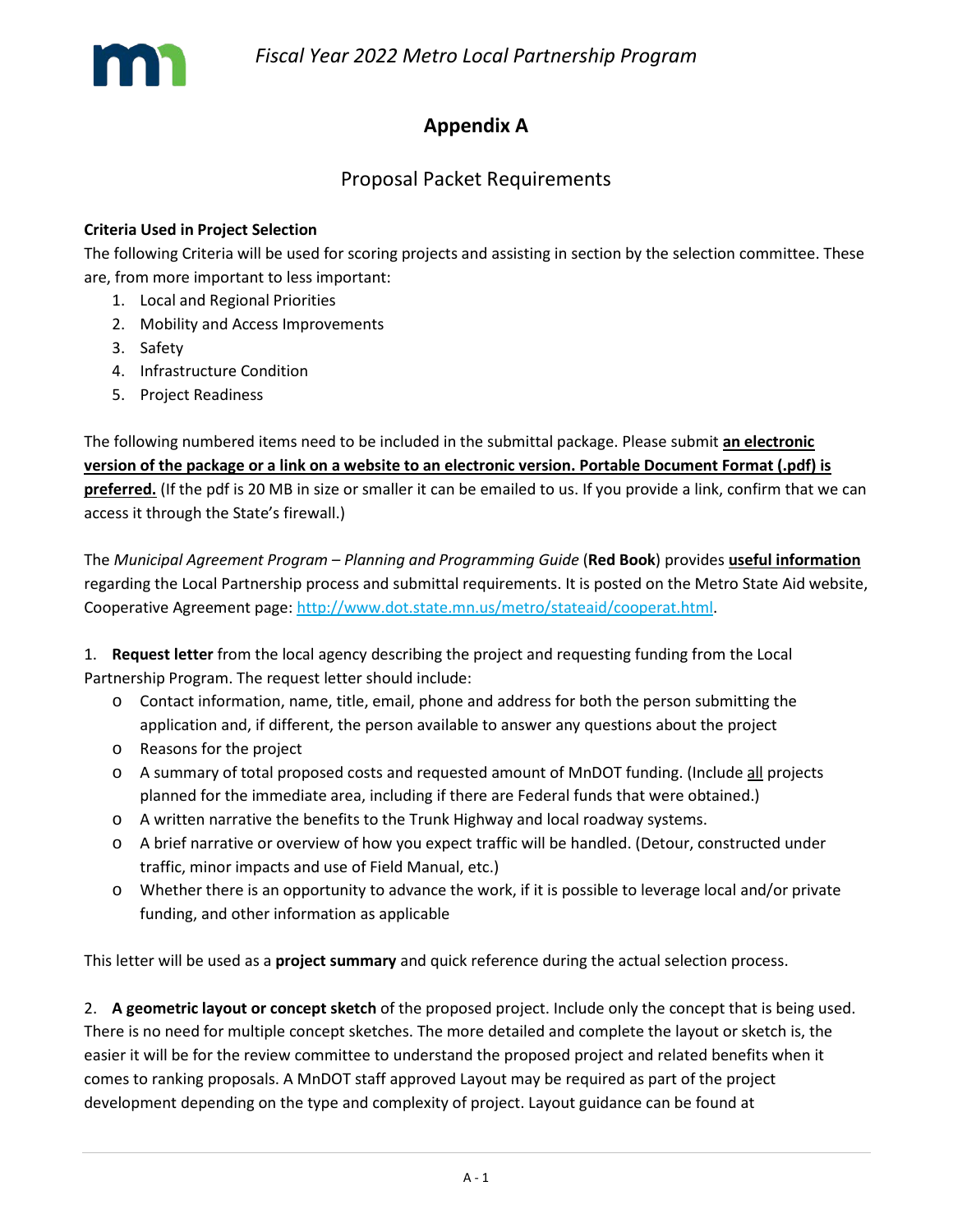[http://www.dot.state.mn.us/design/geometric/.](http://www.dot.state.mn.us/design/geometric/) Consider starting the Layout development process before project selection because of the time required for Layout review and approval.

3. **A drawing of the existing conditions.** This way the committee can clearly compare the proposed improvements to existing conditions.

4. **Cost estimate**. This should include the total project cost, including estimated design costs, estimated rightof-way costs, the contribution from any partners, and the amount requested from the LPP.

- o Make sure that the LPP funds requested adequately cover the Trunk Highway eligible costs. LPP funds are fully allocated during the selection process and providing additional State money later in the project is difficult, if not impossible.
- o Indicate other funding sources to clearly show that the project is fully funded.
- o If the project involves signals, include MnDOT's share of the State Furnished Materials (SFM).

#### 5. **Supporting Documentation and Additional Materials**

#### **Required Elements**

- a. Indicate if right-of-way is expected to be acquired (temporary and permanent) and if any will be passed along to MnDOT. (All R/W acquired by and for MnDOT requires Environmental Due Diligence (EDD) forms to be completed and evaluated during design.)
- b. Indicate if there will be any excavation deeper than the Class 5. (This determines future involvement of the Environmental Investigative Unit.)
- c. If you are submitting applications for more than one project, please rank them in order of priority. The preference will be considered but the committee reserves the right to select any project from those submitted regardless of stated ranking.

#### **Suggested Elements**

While these materials are not required for the application, they may help the selection committee understand your project better and increase the likelihood of project selection. Please note that this information may be needed during the design phase if the project is selected.

- a. Traffic Study (as applicable)
- b. Intersection Control Evaluation (ICE) report or letter if an all-way stop, signal, or roundabout is proposed
- c. Environmental studies or documentation, if available, such as the following:
	- i. Contaminated Properties/Regulated Waste Screening Checklist
	- ii. Phase 1 and/or 2 Environmental Site Assessment
	- iii. Clearance Letters from pertinent Regulatory Agencies
	- iv. Project Memo, EA, EAW, etc. as applicable or available at time of submittal

Plan review will be completed by MnDOT functional areas (Traffic, Water Resources, etc.) and is different than reviews for State Aid plans. Plans need to be developed to MnDOT standards which are different than State Aid standards. There will be additional coordination with, and input from, various MnDOT groups. Local Agencies are advised to have staff or consultants experienced with MnDOT Trunk Highway projects directly involved with the plan development. Discussion with MnDOT Area Managers or LPP staff will help to minimize surprises during the application and plan development stages.